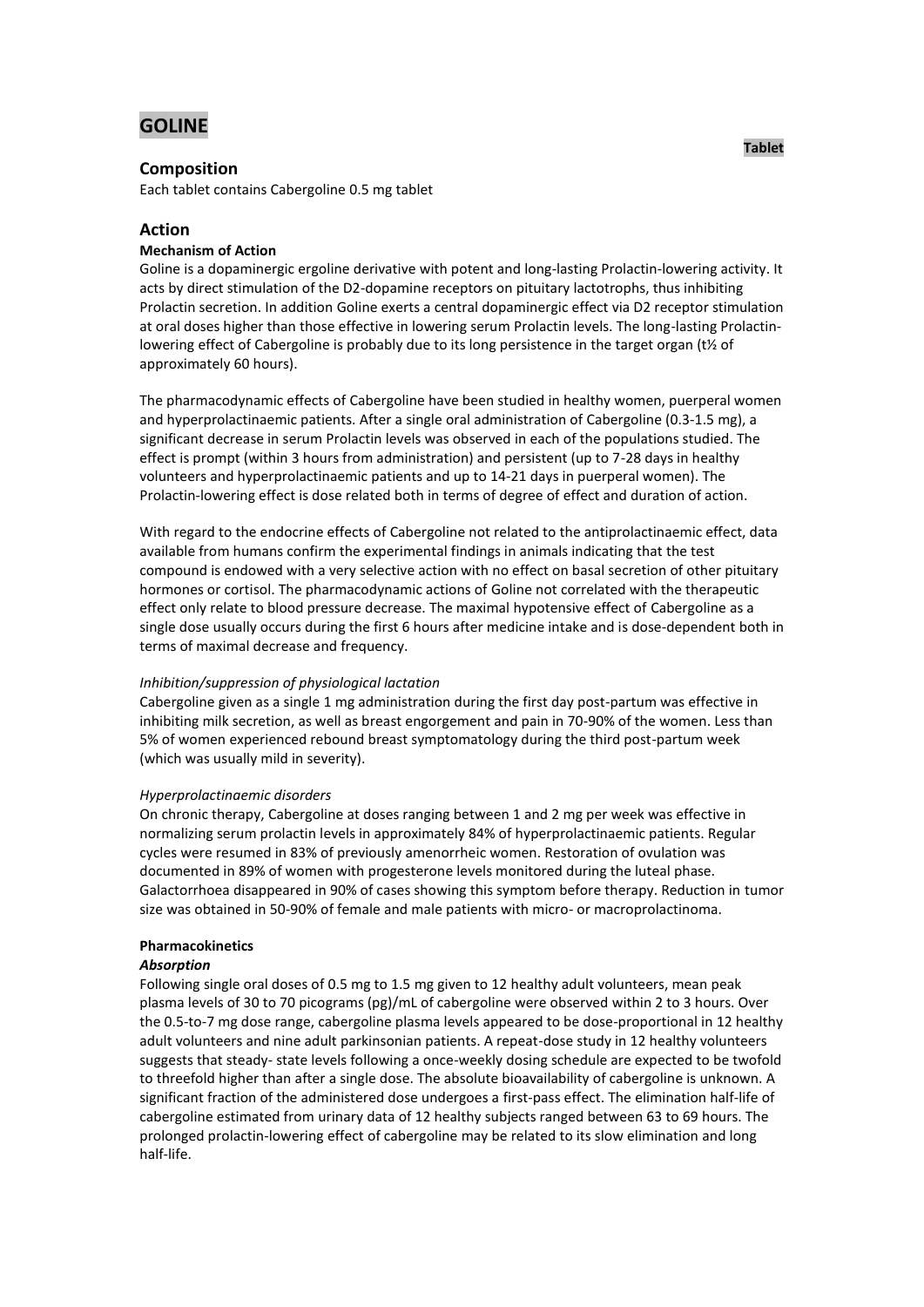## *Distribution*

In animals, based on total radioactivity, cabergoline (and/or its metabolites) has shown extensive [tissue](http://www.rxlist.com/script/main/art.asp?articlekey=5800) distribution. Radioactivity in the pituitary exceeded that in plasma by >100-fold and was eliminated with a half-life of approximately 60 hours. This finding is consistent with the long-lasting prolactin-lowering effect of the drug. Whole body [autoradiography](http://www.rxlist.com/script/main/art.asp?articlekey=2405) studies in pregnant rats showed no fetal uptake but high levels in the uterine wall. Significant radioactivity (parent plus metabolites) detected in the milk of lactating rats suggests a potential for exposure to nursing infants. The drug is extensively distributed throughout the body. Cabergoline is moderately bound (40% to 42%) to human plasma proteins in a concentration-independent manner. Concomitant dosing of highly protein-bound drugs is unlikely to affect its disposition.

## *Metabolism*

In both animals and humans, cabergoline is extensively metabolized, predominately via hydrolysis of the acylurea bond or th[e urea](http://www.rxlist.com/script/main/art.asp?articlekey=5905) moiety. Cytochrome P-450 mediated metabolism appears to be minimal. Cabergoline does not cause [enzyme](http://www.rxlist.com/script/main/art.asp?articlekey=3266) induction and/or inhibition in the rat. Hydrolysis of the acylurea or urea moiety abolishes the prolactin-lowering effect of cabergoline, and major metabolites identified thus far do not contribute to the therapeutic effect.

## *Excretion*

After oral dosing of radioactive cabergoline to five healthy volunteers, approximately 22% and 60% of the dose was excreted within 20 days in the [urine](http://www.rxlist.com/script/main/art.asp?articlekey=5915) and [feces,](http://www.rxlist.com/script/main/art.asp?articlekey=3400) respectively. Less than 4% of the dose was excreted unchanged in the urine. Non-renal an[d renal](http://www.rxlist.com/script/main/art.asp?articlekey=5298) clearances for cabergoline are about 3.2 L/min and 0.08 L/min, respectively. Urinary excretion in hyperprolactinaemic patients was similar.

## **Special Populations**

### *Renal Insufficiency*

The pharmacokinetics of cabergoline was not altered in 12 patients with moderate-to-severe renal insufficiency as assessed by [creatinine](http://www.rxlist.com/script/main/art.asp?articlekey=12550) clearance.

### *Hepatic Insufficiency*

In 12 patients with mild-to-moderate hepatic dysfunction (Child- Pugh score ≤ 10), no effect on mean cabergoline Cmax or area under the plasma concentration curve (AUC) was observed. However, patients with severe insufficiency (Child-Pugh score >10) show a substantial increase in the mean cabergoline Cmax and AUC, and thus necessitate caution.

## *Elderly*

Effect of age on the pharmacokinetics of cabergoline has not been studied.

## **Indications**

*Prevention of the onset of lactation in the puerperium only for clearly defined medical reasons* Goline is indicated for the inhibition of physiological lactation soon after delivery.

- After parturition, when breast feeding is contraindicated due to medical reasons related to the mother or the new-born.
- After stillbirth or abortion.

## *Treatment of hyperprolactinaemic disorders*

Goline is indicated for the treatment of dysfunctions associated with hyperprolactinaemia, including amenorrhoea, oligomenorrhoea, anovulation and galactorrhoea. Goline is indicated in patients with prolactin-secreting pituitary adenomas (micro- and macroprolactinomas), idiopathic hyperprolactinaemia, or empty sella syndrome with associated hyperprolactinaemia, which represent the basic underlying pathologies contributing to the above clinical manifestations.

## **Contraindications**

- Hypersensitivity to cabergoline, any other component of the product, or any ergot alkaloid.
- History of pulmonary, pericardial and retroperitoneal fibrotic disorders.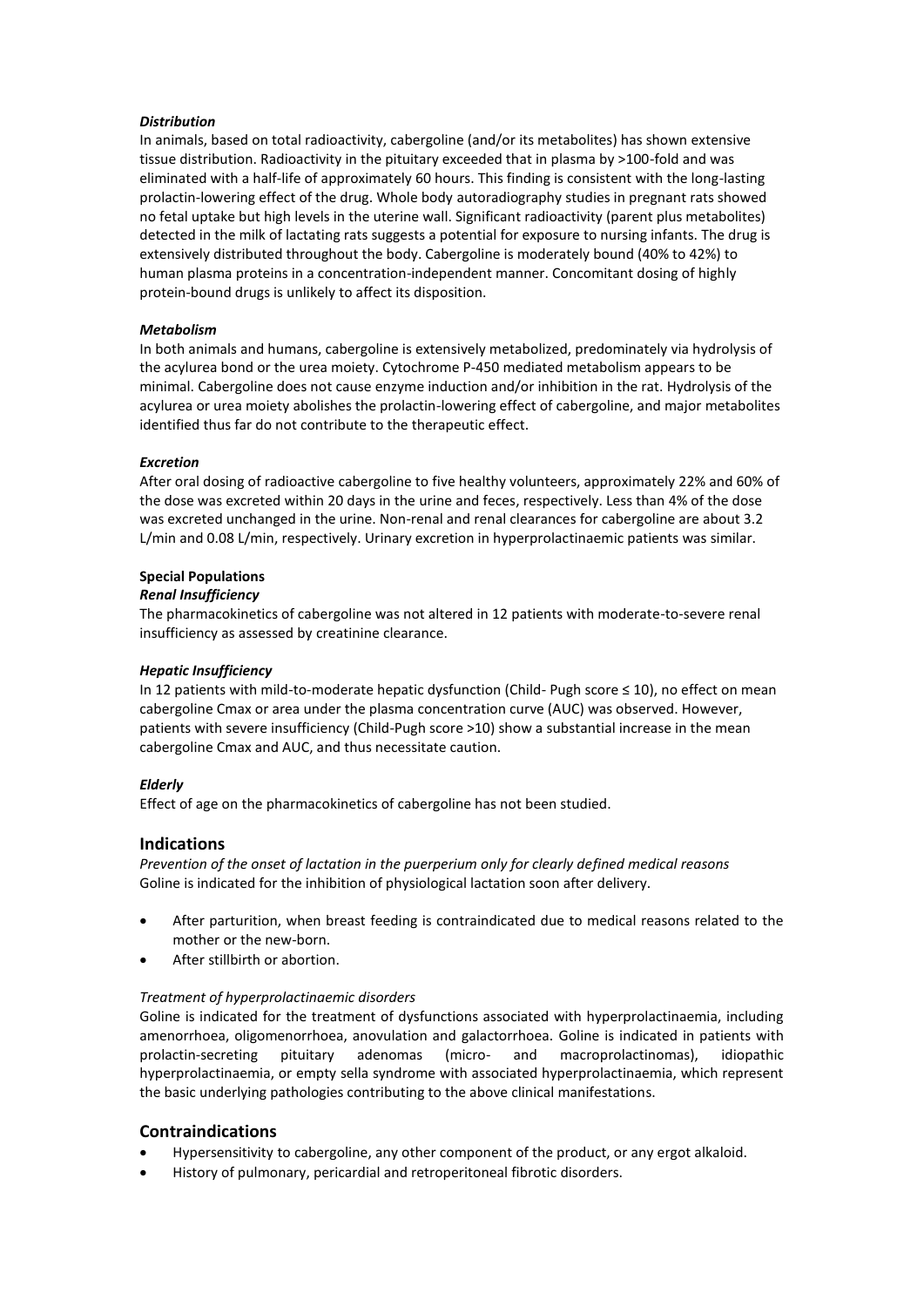Anatomical evidence of cardiac valvulopathy of any valve (e.g. echocardiogram showing valve leaflet thickening, valve restriction, valve mixed restriction-stenosis).

## **Adverse Reactions**

### *In women treated for inhibition/suppression of physiological lactation*

The most frequently occurring adverse events are asymptomatic decreases in blood pressure, dizziness/vertigo, headache, nausea, somnolence and abdominal pain. In addition, rarely palpitations, epigastric pain, epistaxis, transient hemianopsia, vomiting, syncope, asthenia and hot flushes have been reported.

## *In patients treated for hyperprolactinaemia*

The side-effects in decreasing rank of frequency were nausea, headache, dizziness/vertigo, abdominal pain, dyspepsia/gastritis, asthenia/fatigue, constipation, vomiting, breast pain, hot flushes, depression and paresthesia. Symptomatic hypotension or fainting was occasionally reported.

Cabergoline generally exerts a hypotensive effect in patients. Symptoms mainly appear during the first two weeks of therapy and disappear despite continued therapy.

Being an ergot derivative, cabergoline may also act in some patients as a vasoconstrictor: digital vasospasm and leg cramps have been occasionally reported.

## **Warnings and Precautions**

### **General**

The safety and efficacy of Cabergoline have not yet been established in patients with renal and hepatic disease. Since available data indicate that biliary excretion represents the main route of elimination of the drug, it is advisable not to administer the drug to subjects with severe liver insufficiency.

Lower doses should be considered in patients with severe hepatic insufficiency who receives prolonged treatment with Cabergoline. Compared to normal volunteers and those with lesser degrees of hepatic insufficiency, an increase in AUC has been seen in patients with severe hepatic insufficiency (Child-Pugh score>10) who received a single 1 mg dose.

As with other ergot derivatives, Cabergoline should be given with caution to patients with severe cardiovascular disease, Raynaud's syndrome, liver disease, renal insufficiency, peptic ulcer or gastrointestinal bleeding, or with a history of serious, particularly psychotic, mental disorders.

Postural hypotension can occur following administration of cabergoline. Care should be exercised when administering Goline concomitantly with other drugs known to lower blood pressure.

### **Fibrosis and Cardiac Valvulopathy**

As with other ergot derivatives, fibrotic and serosal inflammatory disorders such as pleuritis, pleural effusion, pulmonary fibrosis, pericarditis, pericardial effusion, cardiac valvulopathy or retroperitoneal fibrosis have occurred after prolonged usage of cabergoline. The valvular effects were predominantly seen at doses exceeding the maximum recommended dose for treatment of hyperprolactinaemic disorders and maybe associated with cumulative dose. Some reports were in patients previously treated with ergotinic dopamine agonists. In some cases, following diagnosis of pleural effusion/pulmonary fibrosis or valvulopathy, the discontinuance of cabergoline has been reported to result in improvement of signs and symptoms. Progression of signs and symptoms may continue for a time before improvement occurs.

It is recommended that before initiating treatment with cabergoline all patients undergo a cardiovascular evaluation, including an echocardiogram, to assess potential presence of an occult valvular disease.

Fibrotic disorders can have an insidious onset. Therefore during treatment, attention should be paid to the signs and symptoms of: pleuropulmonary disease, renal insufficiency, and cardiac failure. Erythrocyte sedimentation rate (ESR) has been found to be abnormally increased in association with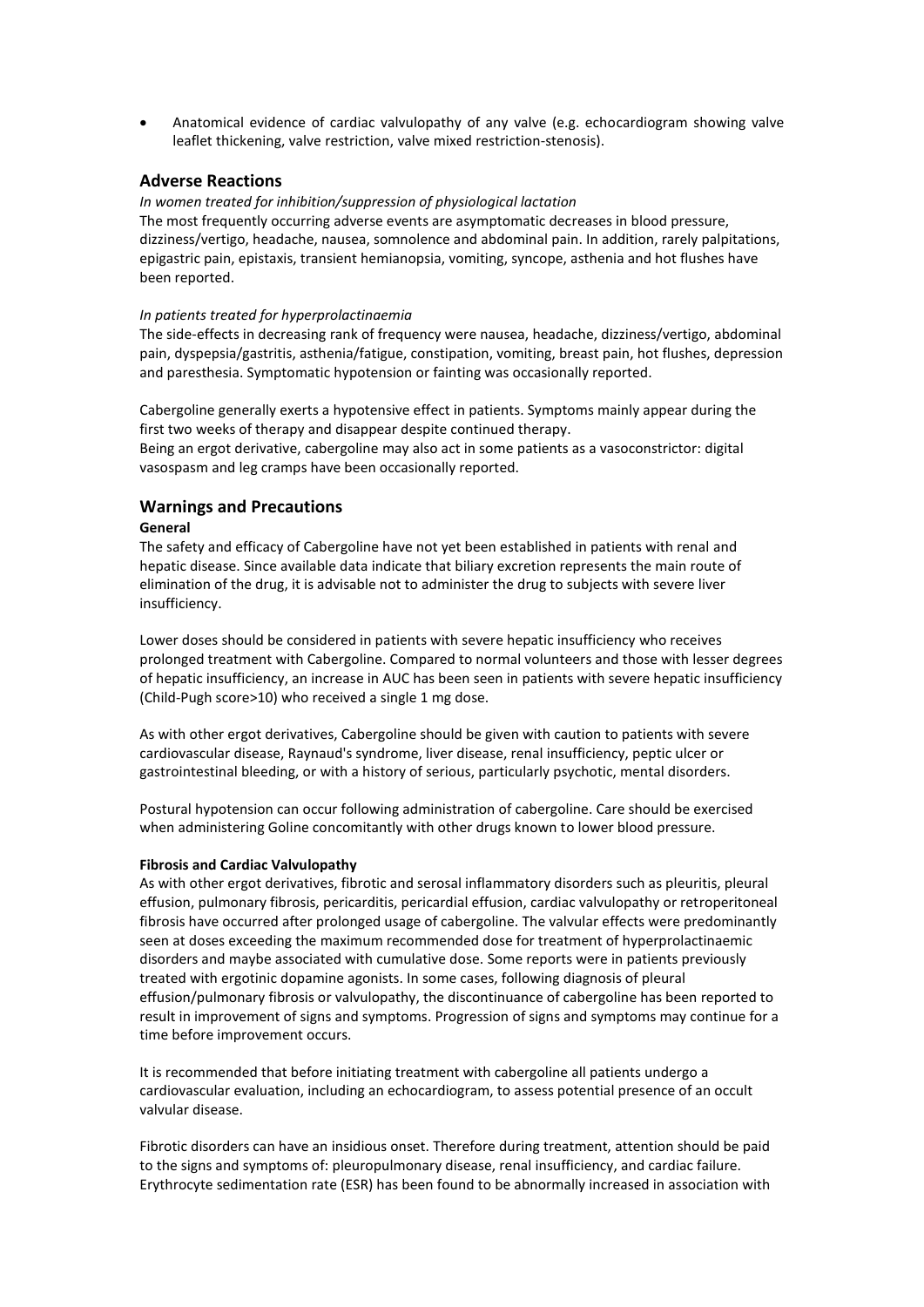pleural effusion/fibrosis. Chest x-ray examination is recommended in cases of unexplained ESR increases to abnormal values. Serum creatine measurements can also be used to help in the diagnosis of fibrotic disorder. Cabergoline should be discontinued if fibrotic or serosal inflammatory disorders are diagnosed or an echocardiogram reveals valvular regurgitation, valvular restriction or valve leaflet thickening. The need for other subsequent clinical monitoring (e.g. physical examination, careful cardiac auscultation, x-ray, additional echocardiogram, CT scan) should be determined on an individual basis.

### **Somnolence/Sudden Sleep Onset**

Cabergoline has been associated with somnolence. Dopamine agonists can be associated with sudden sleep onset episodes in patients with Parkinson's disease. A reduction of dosage or termination of therapy may be considered.

## **Inhibition/Suppression of Physiologic Lactation**

As with other ergot derivatives, Cabergoline should not be used in women with preeclampsia or postpartum hypertension.

A single dose of 0.25 mg of Cabergoline should not be exceeded in nursing women treated for suppression of established lactation to avoid potential postural hypotension.

#### **Treatment of Hyperprolactinaemic Disorders**

A complete evaluation of the pituitary is indicated before treatment with Cabergoline is initiated.

Cabergoline restores ovulation and fertility in women with hyperprolactinaemic hypogonadism. Because pregnancy might occur prior to reinitiation of menses, a pregnancy test is recommended at least every 4 weeks during the amenorrheic period and, once menses are reinitiated, every time a menstrual period is delayed by more than 3 days. Women who wish to avoid pregnancy should be advised to use mechanical contraception during treatment with Cabergoline and after discontinuation of Cabergoline until recurrence of anovulation. As a precautionary measure, women who become pregnant should be monitored to detect signs of pituitary enlargement since expansion of pre-existing pituitary tumors may occur during gestation.

### **Psychiatric**

Pathological gambling, increased libido, and hypersexuality have been reported in patients treated with dopamine agonists including cabergoline. This has been generally reversible upon reduction of the dose or treatment discontinuation.

### **Pregnancy**

#### *Category B*

Before Cabergoline administration, pregnancy should be excluded.

Animal reproduction studies have failed to demonstrate a risk to the fetus and there are no adequate and well-controlled studies in pregnant women.

### **Nursing Mothers**

It is not known whether this drug is excreted in human milk. Because many drugs are excreted in human milk and because of the potential for serious adverse reactions in nursing infants from Cabergoline, a decision should be made whether to discontinue nursing or to discontinue the drug, taking into account the importance of the drug to the mother. Use of Cabergoline for the inhibition or suppression of physiologic lactation is not recommended

The prolactin-lowering action of Cabergoline suggests that it will interfere with lactation. Due to this interference with lactation, Cabergoline should not be given to women postpartum who are breastfeeding or who are planning to breastfeed.

#### **Pediatric Use**

Safety and effectiveness of Cabergoline in pediatric patients have not been established.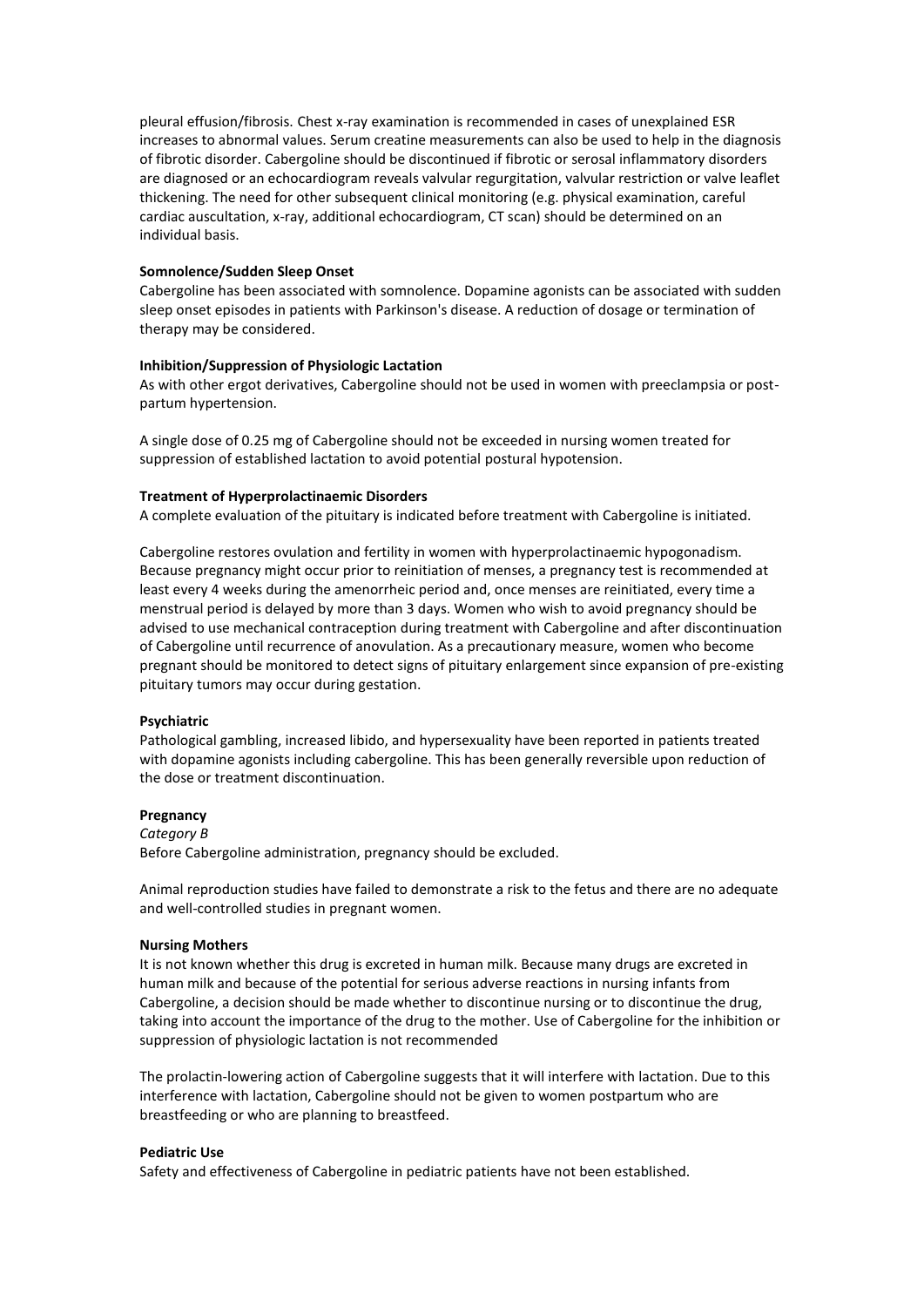### **Geriatric Use**

In general, dose selection for an elderly patient should be cautious, usually starting at the low end of the dosing range, reflecting the greater frequency of decreased hepatic, renal, or cardiac function, and of concomitant disease or other drug therapy

### **Effects on ability to drive and use machines**

Patients being treated with cabergoline and presenting with somnolence must be informed to refrain from driving or engaging in activities where impaired alertness may put themselves or others at risk of serious injury or death (e.g. operating machines) unless patients have overcome such experiences of somnolence.

## **Drug Interactions**

The concomitant use of other drugs during early puerperium, particularly of methylergometrine maleate, has not been associated with detectable interactions modifying the efficacy and safety of cabergoline.

No information is available about interaction between cabergoline and other ergot alkaloids; therefore, the concomitant use of these medications during long-term treatment with cabergoline is not recommended.

Since cabergoline exerts its therapeutic effect by direct stimulation of dopamine receptors, it should not be concurrently administered with drugs that have dopamine-antagonist activity (such as phenothiazines, butyrophenones, thioxanthenes, metoclopramide) since these might reduce the prolactin-lowering effect of cabergoline.

Mono-oxygenase activity was increased 1.5 to 3 fold in female rats treated with cabergoline 100 microgram/kg/day to 1.5 mg/kg/day orally. Concomitant administration of cabergoline with drugs metabolised by mono-oxygenase may result in altered exposure and activity.

As with other ergot derivatives, cabergoline should not be used with macrolide antibiotics (eg, erythromycin) due to increased systemic bioavailability of cabergoline.

## **Dosage and Administration**

Goline is to be administered by the oral route; it is recommended that Goline be preferably taken with meals.

### *Inhibition of physiological lactation*

Goline should be administered during the first day post-partum. The recommended therapeutic dose is 1 mg (two 0.5 mg tablets) as a single dose.

## *Treatment of hyperprolactinaemic disorders*

The recommended initial dosage of Goline is 0.5 mg per week given in one or two ( $\frac{1}{2}$  of a 0.5 mg tablet) doses (e.g. on Monday and Thursday) per week. The weekly dose should be increased gradually preferably by adding 0.5 mg per week at monthly intervals until the optimal therapeutic response is achieved. The therapeutic dosage is usually 1 mg per week and ranges from 0.25 to 2 mg per week. Doses of Goline up to 4.5 mg per week have been used in hyperprolactinaemic patients.

The weekly dose may be given as a single administration or divided into two or more doses per week according to patient tolerability. Division of the weekly dose into multiple administrations is advised when doses higher than 1 mg per week are to be given .Patients should be evaluated during dose escalation to determine the lowest dosage that produces the required therapeutic response. Monitoring of serum prolactin levels at monthly intervals is advised since; once the effective dosage regimen has been reached serum prolactin normalization is usually observed within two to four weeks.